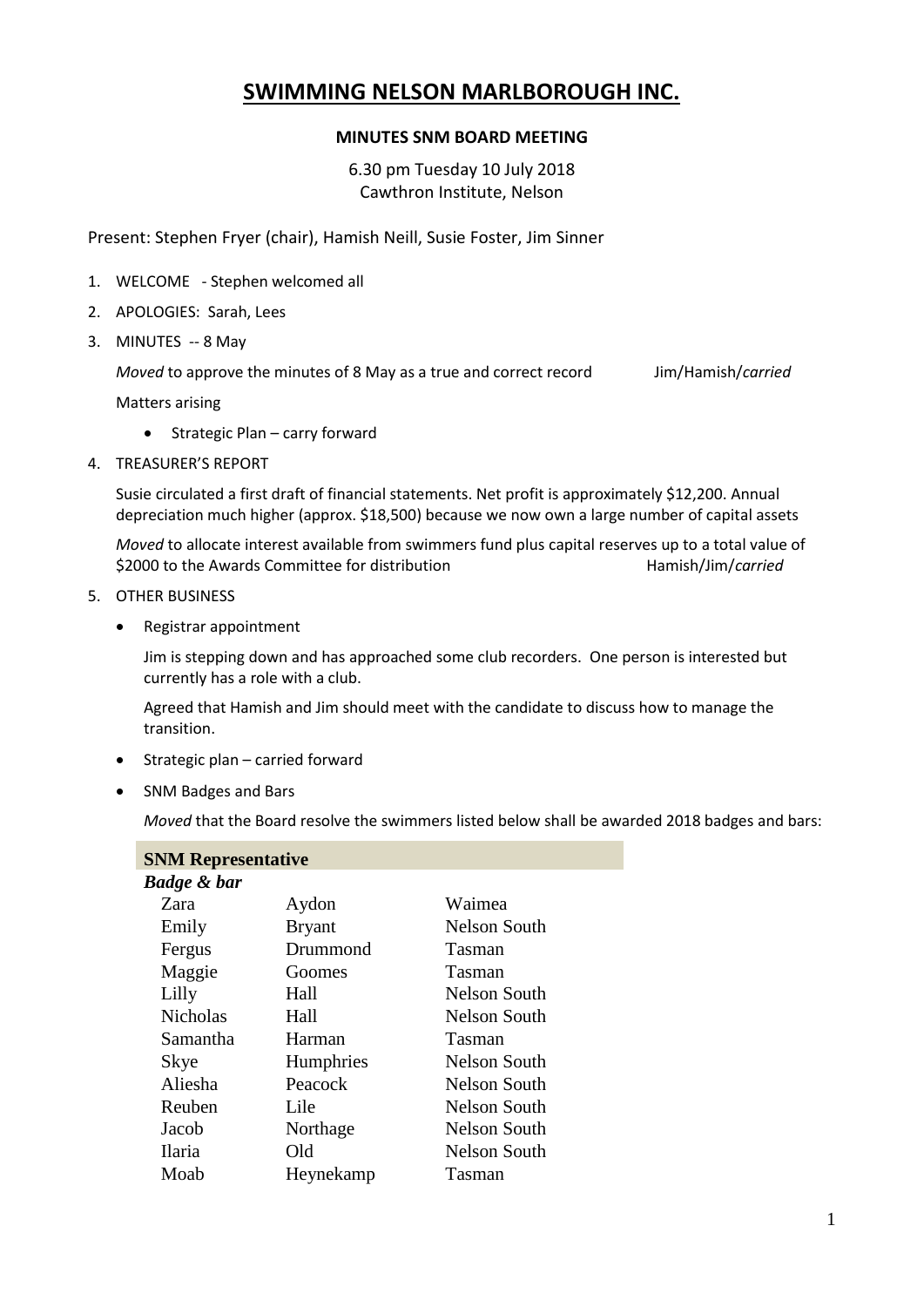| Madeline | <b>Shallcrass</b> | Tasman |
|----------|-------------------|--------|
| Alec     | Swan              | Tasman |
| Isabella | Thurlow           | Tasman |

### *Bar (re-awards)*

| Sophie      | Alexander     | Tasman        |
|-------------|---------------|---------------|
| Joshua      | Amyes         | <b>Tasman</b> |
| <b>Bree</b> | Anderson      | Nelson South  |
| Xavier      | Anderson      | Nelson South  |
| Clara       | Foster        | Nelson South  |
| Emma        | <b>Fox</b>    | <b>Tasman</b> |
| Leah        | Friend        | Tasman        |
| Bendi       | Kepess        | <b>Tasman</b> |
| Rebecca     | Loach         | Nelson South  |
| Jaxon       | Marshall      | Tasman        |
| Matai       | McGuinniety   | Nelson South  |
| Sam         | McKenzie      | Tasman        |
| Benjamin    | Munro         | Tasman        |
| Piper       | Riley         | Tasman        |
| Abbey       | Smale         | Tasman        |
| Ruby-Lou    | Stuart        | Nelson South  |
| Sierra      | <b>Thomas</b> | Tasman        |
| Georgina    | Trengrove     | Nelson South  |
| Sophie      | Woodhouse     | Blenheim      |

#### **SNM Country & Town Representative**

| Badge & bar |        |         |  |
|-------------|--------|---------|--|
| Maia        | Hughes | Waimea  |  |
| Zoey        | Murray | Motueka |  |

### *Bar (re-awards)*

| Finn   | Lewis  | Golden Bay |
|--------|--------|------------|
| Maya   | Lewis  | Golden Bay |
| Jarrod | Limmer | Waimea     |
| Nathan | Limmer | Waimea     |
| Ethan  | Martin | Motueka    |
| Hollie | McKay  | Waimea     |

Registration fees for technical officials

*Moved* that we agree to pay the \$15 registration fee for technical officials

Appointments to SNM Finance Committee

*Moved* to appoint Susie Foster, Sarah Woodhouse, Jim Sinner and Hamish Neill to the SNM Finance Committee, with decisions to be made by any 3

Stephen/Susie/*carried*

Jim/Susie/*carried*

Jim/Stephen/*carried*

2